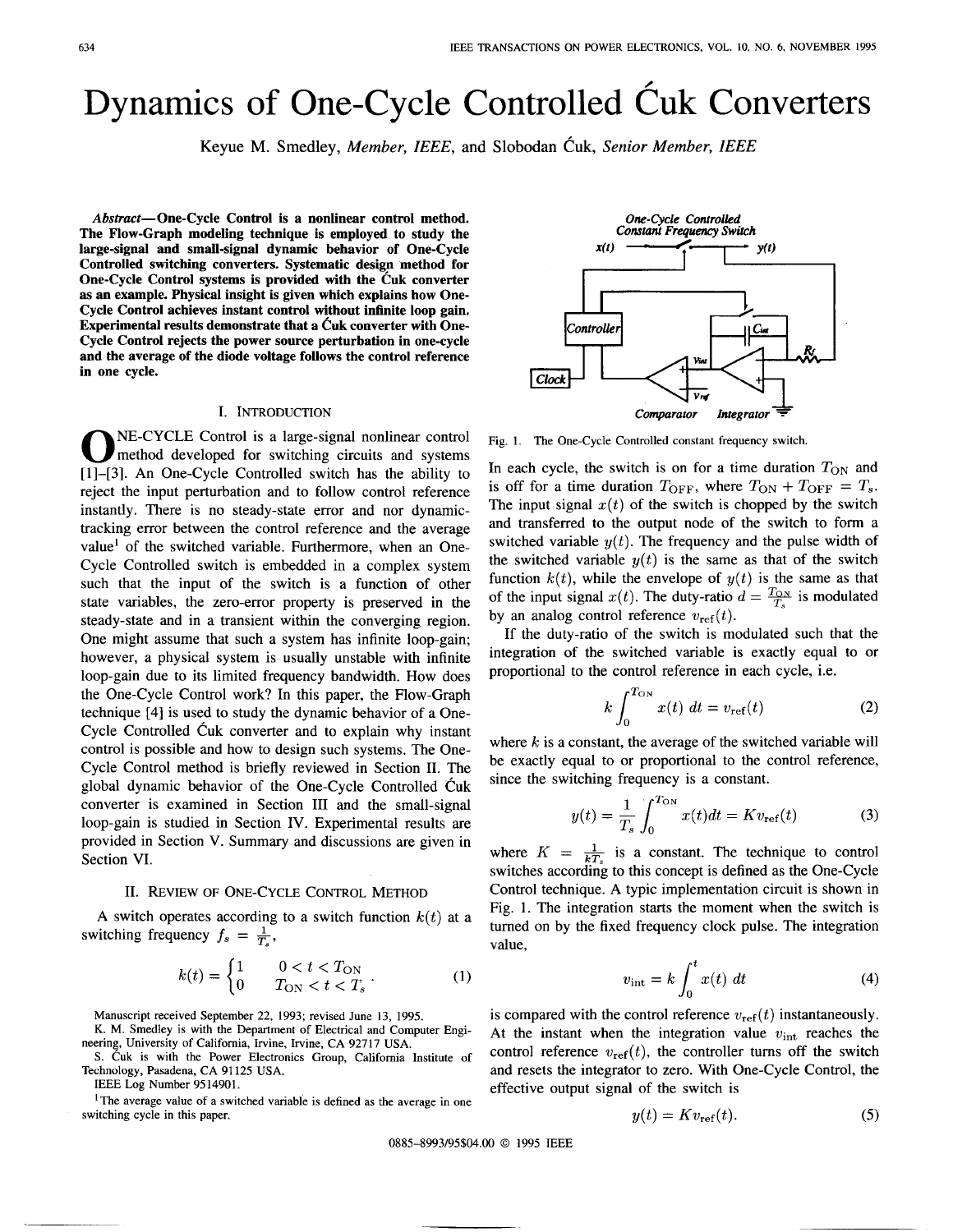

Fig. 2. **Cuk** converter.

An One-Cycle Controlled switch is globally stable, since its input signal and the control reference are independent variables. The One-Cycle Controlled switch fully rejects the input signal and linearly all-passes the control signal  $v_{ref}$ . In addition, an One-Cycle Control led switch automatically corrects the switching error due to on-state resistance, switching delay, and the turn-on and turn-off transients. Therefore, the One-Cycle Control technique turns a nonlinear switch into a linear path.

## 111. GLOBAL DYNAMICS **OF** ONE-CYCLE CONTROLLED **CUK** CONVERTER

An One-Cycle Controlled switch is globally stable, since its input signal and the control reference are independent variables. However, if the One-Cycle Controlled switch is embedded in a complex system such that the input signal of the switch is a function of other state variables, the stability for the system may not be global.

One-Cycle Control is a nonlinear control method. The nonlinear modeling technique, Flow-Graph, developed at Caltech, is used to study the dynamics of the One-Cycle Control switching converters. This modeling method interprets a physical switching converter into a Flow-Graph. **A** switching converter usually contains more than one signal switch in its Flow-Graph. For a two switch-state converter, all signal switches are either synchronized or complementary to one anther, since they are implemented by one transistor and one or more diodes in the real circuit, where the transistor serves as a master switch and the diodes serve as slave switches. In this case, the control reference is one dimensional and only one signal switch can be One-Cycle Controlled. The other signal switches are turned on and off according to the state of the One-Cycle Controlled signal switch. **A** Cuk converter shown in Fig. 2, for instance, contains four signal switches in its switching Flow-Graph, two current switches and two voltage switches, as shown in Fig. **3.** 

Any signal switch can be selected for One-Cycle Control, current or voltage depending on the application of the circuit. For instance, if the signal switch, in the path from Node  $v_{C1}$ to the Node  $v_d$  ( $v_d = v_{L2} + v_o$ ), is chosen as the One-Cycle Controlled switch, the input signal of the switch  $v_{C1}$  will be fully rejected or blocked by the One-Cycle Controlled switch; therefore, the forward signal path is broken into two. The resulting system includes two second-order systems: the input loop and the output loop, as shown in the Switching Flow-Graph in Fig. 4. The output signal of the One-Cycle Controlled switch is the diode-voltage; hence, it is One-Cycle Control of the diode-voltage.

Any dynamics in the input loop are blocked by the One-Cycle Controlled switch. The output loop is fully controlled by the control reference. It is equivalent to a linear second-order



Fig. **3.** The signal flow-graph of **Cuk** converter.



Fig. **4.** Diode-voltage One-Cycle Control.

system from the control reference to the output voltage. The input loop is influenced by the output loop through the switch in the path from Node  $i_{L2}$  to Node  $i_{C1}$ . Since the signal  $i_{L2}$  is independent of the input loop dynamics, the path from Node  $i_{L2}$  to Node  $i_{C1}$  is not included in the loop. Hence, the stability of the input loop is not affected by the dynamics of the output loop.

The stability of the One-Cycle Controlled Cuk converter depends on the stability of the two loops. The output loop, which is a second-order linear system, is globally stable. Since the input loop is a nonlinear second-order system, its stability may not be global.

The average of the switched variable, the diode voltage, is  
\n
$$
v_d = \frac{1}{T_s} \int_0^{dT_s} v_{C1} dt = dv_{C1}.
$$
\n(6)

Since the One-Cycle Controlled switch all-passes the control reference  $v_{ref}$  and fully rejects its input signal  $v_{C1}$ , that is

$$
v_d = v_{\text{ref}}.\tag{7}
$$

As a result, the duty-ratio of the One-Cycle Controlled switch is modulated by the following equation<br>  $d = \frac{v_{\text{ref}}}{r}$ .

$$
d = \frac{v_{\text{ref}}}{v_{C1}}.\tag{8}
$$

The duty-ratio of the One-Cycle Controlled switch is a nonlinear function of the voltage across the input capacitor. Since all the other switches are either synchronized or complementary with the One-Cycle Controlled switch, their duty-ratio is also determined by the nonlinear feedback signal  $d = \frac{v_{\text{ref}}}{v_{\text{ref}}}.$  The input loop and the output loop have the structure in the largesignal model shown in [Fig.](#page-2-0) *5.* The state-space equations for the input loop are obtained from [Fig.](#page-2-0) *5.* 

$$
L_1 \frac{di_{L1}}{dt} = v_g - R_1 i_{L1} - (1 - d)v_{C1}
$$
 (9)

$$
C_1 \frac{dv_{C1}}{dt} = (1 - d)i_{L1} - di_{L2}
$$
 (10)

$$
d = \frac{v_{\text{ref}}}{v_{C1}}.\tag{11}
$$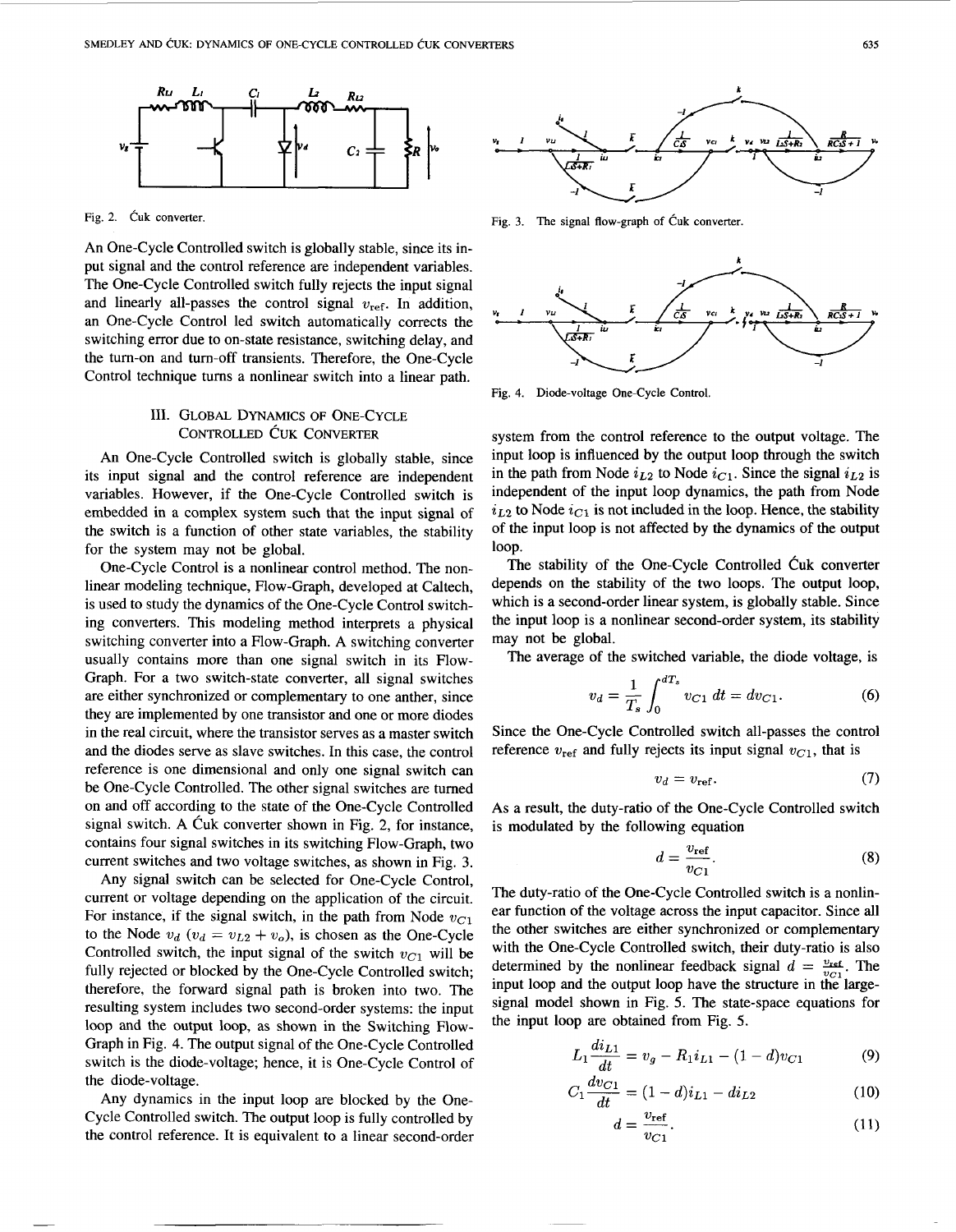<span id="page-2-0"></span>

Fig. 5. The large-signal model of the One-Cycle Controlled CCuk converter.

Let  $(9)$  and  $(10)$  equal zero, that is  $\frac{175}{60}$  converter.

$$
v_g - R_1 i_{L1} - (1 - d)v_{C1} = 0 \tag{12}
$$

$$
(1-d)i_{L1} - di_{L2} = 0 \t(13)
$$

$$
d = \frac{v_{\text{ref}}}{v_{C1}}.\tag{14}
$$

Equations (11)–(13) reveal two singular points,  $P_1$  and  $P_2$ , and a singular region  $v_{C1} = 0$ .

The global dynamic behavior, modeled by the Flow-Graph and simulated using the **TUTSIM** program **[6],** is shown in Fig. **6,** where the the z-axis represents the voltage across the input capacitor  $v_{C1}$  and the y-axis represents the input inductor current  $i_{L1}$ . There are two singular points,  $P_1 = (V_1, I_1)$  and  $P_2 = (V_2, I_2)$ , and a singular region, the whole  $i_{L1}$ -axis.  $P_1$ is a stable spiral point and  $P_2$  is an unstable saddle point. The lower part of the  $i_{L1}$ -axis is an unstable region, and the upper part of the  $i_{L1}$ -axis is stable. The system is not globally stable. The region around the spiral point  $P_1$  is the desired working region.

In practice, there are physical restrictions on the duty-ratio,  $D_{\min} \le d \le D_{\max}$ , due to the switching time limitation. When  $v_{C1} \leq \frac{v_{\text{ref}}}{D_{\text{max}}}$ , the system operates at the maximum duty-ratio  $D_{\text{max}}$ ; therefore, the system becomes a linear system

$$
L_1 \frac{di_{L1}}{dt} = v_g - R_1 i_1 - (1 - D_{\text{max}}) v_{C1}
$$
 (15)

$$
C_1 \frac{dv_{C1}}{dt} = (1 - D_{\text{max}})i_{L1} - D_{\text{max}}i_{L2}.
$$
 (16)

When  $v_{C1} \ge \frac{v_{\text{ref}}}{D_{\min}}$ , the system operates at the minimum duty-ratio *dmin;* therefore, the system becomes a linear system

$$
L_1 \frac{di_{L1}}{dt} = v_g - R_1 i_1 - (1 - D_{\min})v_{C1}
$$
 (17)

$$
C_1 \frac{dv_{C1}}{dt} = (1 - D_{\min})i_{L1} - D_{\min}i_{L2}.
$$
 (18)

If the maximum duty-ratio is artificially restricted such that  $D_{\text{max}} < \frac{v_{\text{ref}}}{V_2}$ , the unstable saddle point  $P_2 = (V_2, I_2)$  is avoided. Therefore, the system becomes globally stable. The global dynamics are shown in Fig. 7, where the the  $x$ -axis represents the voltage across the input capacitor  $v_{C1}$  and the  $y$ -axis represents the input inductor current  $i_{L1}$ . The resulting system is piecewise controlled. In the converging region  $V_2$  < system is piecewise controlled. In the converging region  $V_2 < v_{C1} < \frac{v_{\text{ref}}}{v_{\text{min}}}$ , the system is One-Cycle Controlled, while in the  $w_{C1} < \frac{v_{\text{ref}}}{d_{\min}}$ , the system is One-Cycle Controlled, while in the regions  $v_{C1} < V_2$  and  $v_{C1} > \frac{v_{\text{ref}}}{d_{\min}}$ , the system is controlled with a fix duty-ratio.



Fig. 6. The global dynamic behavior of the One-Cycle Controlled Ćuk



Fig. 7. **The** global dynamic behavior with duty-ratio limitation.

#### IV. LOCAL **DYNAMIC BEHAVIOR**

For a linear feedback system, an infinite loop-gain is required in order to achieve instant control over any state variable. In practice, all physical systems have limited band width. Consequently, when the loop-gain is higher than a certain value, the loop becomes unstable. Therefore, it is impossible to have instant control for a linear feedback control system.

However, instant control is achievable by One-Cycle Control. For the One-Cycle Controlled Cuk converter, the average value of the diode-voltage instantly responds to the control reference, and there is no steady-state error nor dynamic error between the control reference and the average of the diode-voltage in the converging region. To further understand One-Cycle Control, a zoom-in study of the linearized local dynamic behavior and the loop-gain in the converging region is necessary. The large-signal model of the One-Cycle Controlled switch function is given in (8). Suppose the One-Cycle Controlled switch operates around the steady-state point, *Vref,*   $V_{C1}$ , and *D* with small-signal perturbations,  $\hat{v}_{ref}$ ,  $\hat{v}_{C1}$ , and *d.* 

$$
v_{\rm ref} = V_{\rm ref} + \hat{v}_{\rm ref} \tag{19}
$$

$$
v_{C1} = V_{C1} + \hat{v}_{C1} \tag{20}
$$

$$
d = D + \hat{d}.\tag{21}
$$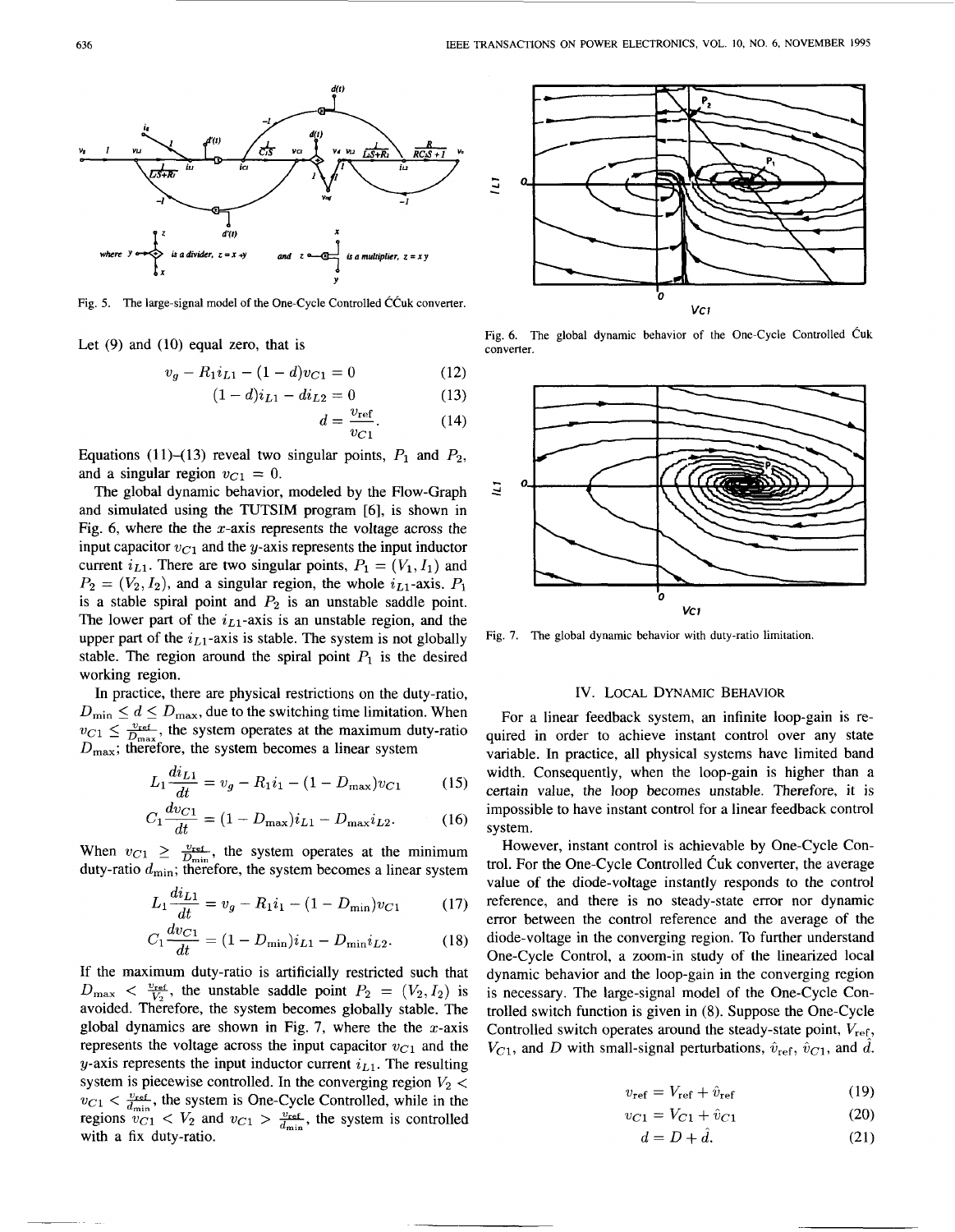

Fig. 8. The small-signal model **of** One-Cycle Controlled **Cuk** converter.



Fig. 9. The loop-gain **of** the One-Cycle Controlled **Cuk** converter.

The linearized small-signal model of the One-Cycle Controlled switch from **(8)** is

$$
\hat{d} = \frac{1}{V_{C1}} \hat{v}_{\text{ref}} - \frac{D}{V_{C1}} \hat{v}_{C1}.
$$
 (22)

The duty-ratio of the input loop is determined by the control reference and by the feedback of the voltage across the input capacitor, as shown in *(22).* The output loop it is a stable linear second-order system. The linearized small-signal model of the One-Cycle Controlled Cuk converter is shown in Fig. **8.** 

Consider the parasitic resistance of the input inductor  $R_1$ and the input capacitor  $R_3$ , the linearized small-signal transfer function of the One-Cycle Controlled Cuk converter is found

$$
G = \frac{D(RD^{\prime 2} - R_1D)}{RD^{\prime 3}} \frac{\left(1 - \frac{DL_1S}{RD^{\prime 2} - R_1D}\right)\left(1 + C_1R_3S\right)}{1 + \frac{C_1(R_1 + D^{\prime 2}R_3)}{D^{\prime 2}}S + \frac{L_1C_1}{D^{\prime 2}}S^2}.
$$
\n(23)



Fig. IO. Take advantage **of the** pulsed and nonlinear nature.

**A** digital injector similar to [5] was built to measure the loopgain. The predicted and the measured loop-gains are plotted in Fig. **9.** The loop-gain of the One-Cycle Controlled Cuk converter is not infinite; it is actually lower than 0 db!

One-Cycle Control instantly controls the average value of the diode-voltage. It achieves zero steady-state error and zero dynamic-tracking error between the control reference and the average of the diode-voltage in the converging region with a finite loop-gain. This may appear physically impossible; however, a closer observation reveals that the state variables inside the loop obey physical laws. The variables actually move along the state-space trajectories shown in [Fig. 7.](#page-2-0) In fact, the voltage across the diode has a finite transient, but the average of the diode voltage has instant transient (one-cycle) response to the control reference. One-Cycle Control takes advantage of the pulsed and nonlinear nature of the switching converter, and achieves instant control of the average value of the switched variable. Fig. 10 illustrates that when the control reference steps up, the voltage across the input capacitor undergoes an attenuating oscillation. The input signal of the One-Cycle Controlled switch is the capacitor voltage  $v_{C1}$ . The output signal of the One-Cycle Control led switch is the diode-voltage *wd,* which has an envelope equal to the capacitor voltage  $v_{C1}$ . The real-time integrated value is compared with the control reference in each cycle. Therefore, the duty-ratio is precisely adjusted such that the average of the diode-voltage is exactly equal to the control reference.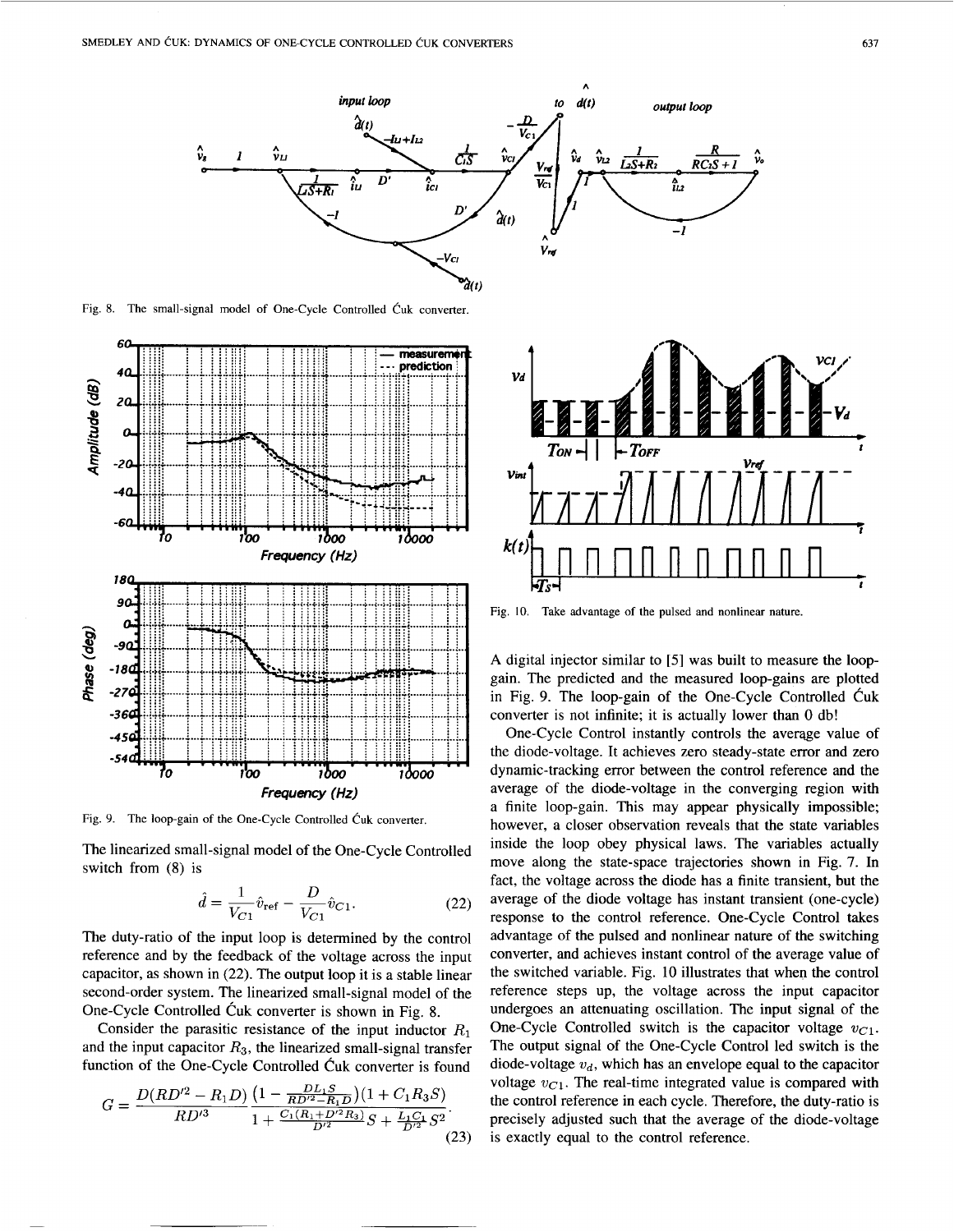

**Fig.** 11. The experimental Cuk converter **with** One-Cycle Control.



**Fig. 12.** Cuk converter follows step-up of the control reference.

# v. EXPERIMENTS **OF** ONE-CYCLE CONTROLLED CUK CONVERTER

An experimental One-Cycle Controlled Ćuk converter is shown in Fig. 11. The constant frequency clock pulse turn on the transistor. The diode-voltage is integrated and compared with the control reference  $v_{ref}$ .

When the integrated value of the diode-voltage reaches the control reference, the comparator changes its state, which turns off the transistor and resets the integrator. Five access points are set. Point A and Point C are used to inject the control reference and the power source perturbations, respectively. Point B, Point D, and Point E are used to detect the output voltage, the diode-voltage, and the integrated diode-voltage.

*Experiment I:* Measure the effect of a step response of the control reference on the diode-voltage. A step up function from 2.3 V to 5 V was injected into the control reference at Point A, while the power source voltage and the load were held constant. The integrator output response was detected at Point E. The experimental results are shown in Fig. 12. Since the load and the power source voltage are constant, the integration slope **is** constant. When the control reference stepped up, the integration took longer to reach the control reference. The average value of the diode-voltage jumped to its new steady state in one cycle.



Fig. 13. The control-to-diode-voltage frequency response of the One-Cycle Controlled Cuk converter.

*Experiment 2:* Measure the control-to-diode-voltage frequency response. A swept frequency signal was injected into the control reference at Point A, while the diode-voltage response was measured at Point D. The experimental result is plotted in Fig. 13. Since the average value of the diodevoltage was fully controlled by the control reference, it was predicted that the frequency response of the diode-voltage to the control reference should be flat. The detected frequency response has a very flat amplitude response and phase lag. Since the diode-voltage is not exactly zero when the transistor is on, the frequency response is not completely flat.

*Experiment 3:* Measure the control-to-output frequency response. A swept frequency signal was injected into the control reference at Point A, and the output-voltage response was measured at Point **B.** The experimental result is plotted in Fig. 14. As predicted in the previous section, the frequency response of the One-Cycle Controlled Cuk converter is equivalent to a second-order system.

*Experiment 4:* Measure the power source-to-output frequency response. A swept frequency signal was injected into the power source voltage at Point C, while the output-voltage response was measured at Point **B.** The experimental result is plotted in Fig. 15. It was expected that the system should completely reject the power source voltage perturbation. However, the experimental data show that there were leakages of the power source perturbation, especially when the swept frequency was near the comer frequency, 300 Hz, of the input filter. This was due to the fact that real components are not ideal and the wire wrap circuit has some AC coupling.